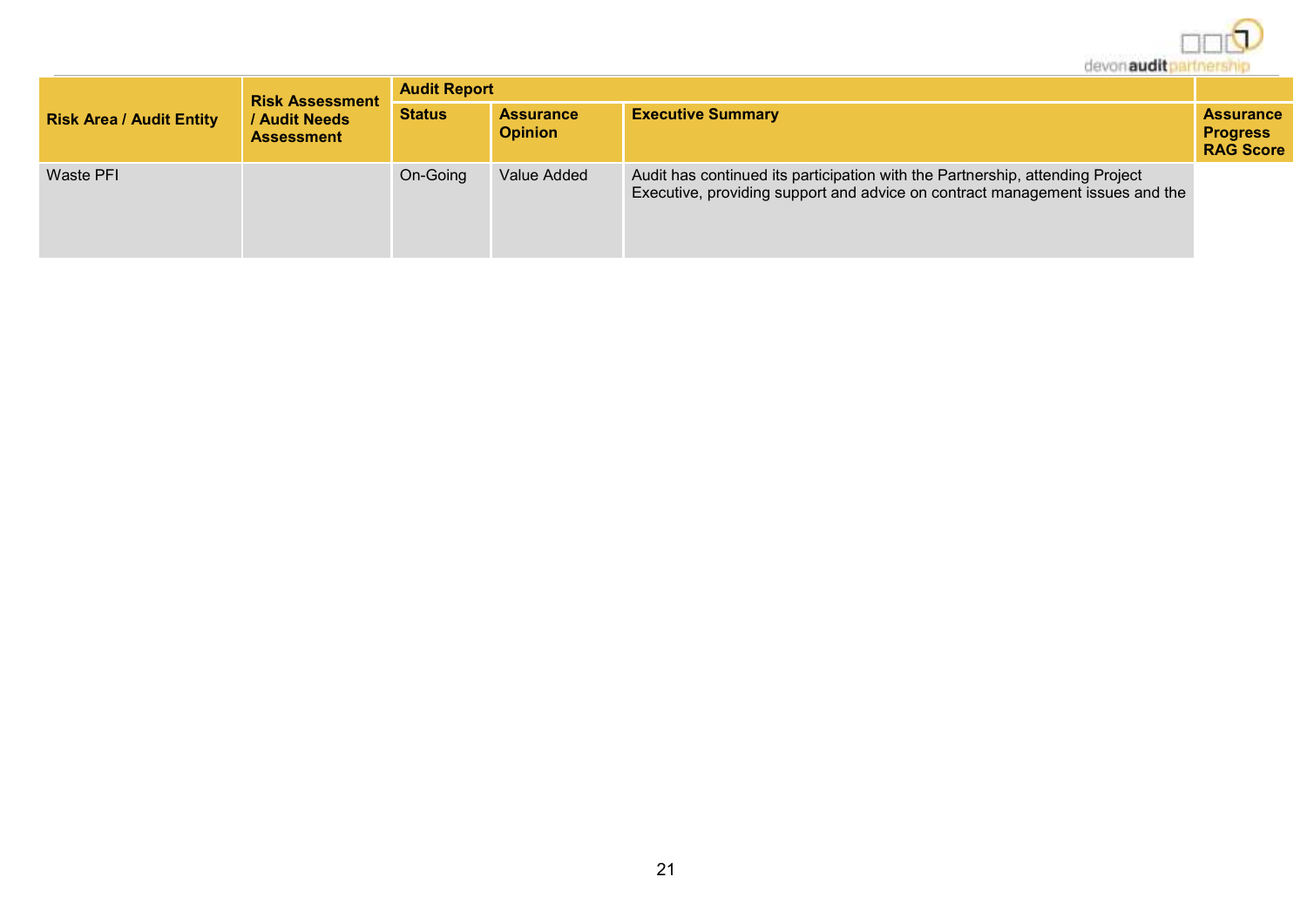

|                                              | <b>Risk Assessment</b>              | <b>Audit Report</b> |                                    |                                                                                                                                                                                                                                                                                                                                                                                                                                                                                                                                                                                                                     |                                                         |  |  |
|----------------------------------------------|-------------------------------------|---------------------|------------------------------------|---------------------------------------------------------------------------------------------------------------------------------------------------------------------------------------------------------------------------------------------------------------------------------------------------------------------------------------------------------------------------------------------------------------------------------------------------------------------------------------------------------------------------------------------------------------------------------------------------------------------|---------------------------------------------------------|--|--|
| <b>Risk Area / Audit Entity</b>              | / Audit Needs<br><b>Assessment</b>  | <b>Status</b>       | <b>Assurance</b><br><b>Opinion</b> | <b>Executive Summary</b>                                                                                                                                                                                                                                                                                                                                                                                                                                                                                                                                                                                            | <b>Assurance</b><br><b>Progress</b><br><b>RAG Score</b> |  |  |
|                                              |                                     |                     |                                    | Council vulnerable to reputational damage should the relationship with the<br>contractor be questioned or challenged by competing businesses.<br>It would also appear to be a commonly held belief that the Trade Waste service<br>is losing money in respect of the above relationship, in the main, due to the<br>belief that waste collected on behalf of the contractor is routinely over-weight.<br>Efforts to evidence this have stalled due to the failure of weighing equipment,<br>this needs to be rectified as soon as possible and comprehensive data obtained<br>with which to address these concerns. |                                                         |  |  |
| Highways Act - Section 38<br>and Section 278 | ANA - Low Client<br>Request         | In Progress         |                                    | The objective of the review is to ensure the best possible service provision from<br>the team responsible for administration of agreements under Sections 38 and<br>278 of the Highways Act 1980. The review is considering:<br>Statutory Duty, Legislation and Policy;<br>Procedures and processes, including prioritisation and day to day working<br>$\bullet$<br>arrangements;<br>Use of IT;<br>$\bullet$<br>Maximisation of income streams;<br>$\bullet$<br>Protection of Council interests, including Cash Bonds, Commuted Sums<br>$\bullet$<br>and accounting arrangements.                                  |                                                         |  |  |
| <b>History Centre (Record</b><br>Office)     | SRR108 Red<br>$ORR -$<br>ANA-Medium | On-Going            | Value Added                        | Whilst Audit are not part of the Project Board, we do have sight of board papers<br>which enables us to keep abreast of progress with the project and allows us to<br>then review/challenge particular decisions and actions.                                                                                                                                                                                                                                                                                                                                                                                       |                                                         |  |  |
| <b>Plymouth City Market</b>                  | ANA - Medium<br>Client request      | In Progress         |                                    | The field work has been completed and the report is being drafted. Controls<br>around cash collection were found to be quite robust but some opportunities for<br>efficiencies have been identified.                                                                                                                                                                                                                                                                                                                                                                                                                |                                                         |  |  |
| Events Planning & Delivery                   | <b>Client Request</b>               | In Progress         |                                    | The focus of this review was to evaluate the adequacy of controls, process and<br>management practice in connection with the planning and delivery of the<br>Council's events programme.<br>Audit fieldwork has been completed and a client debrief is due to be undertaken<br>by the end of October.                                                                                                                                                                                                                                                                                                               |                                                         |  |  |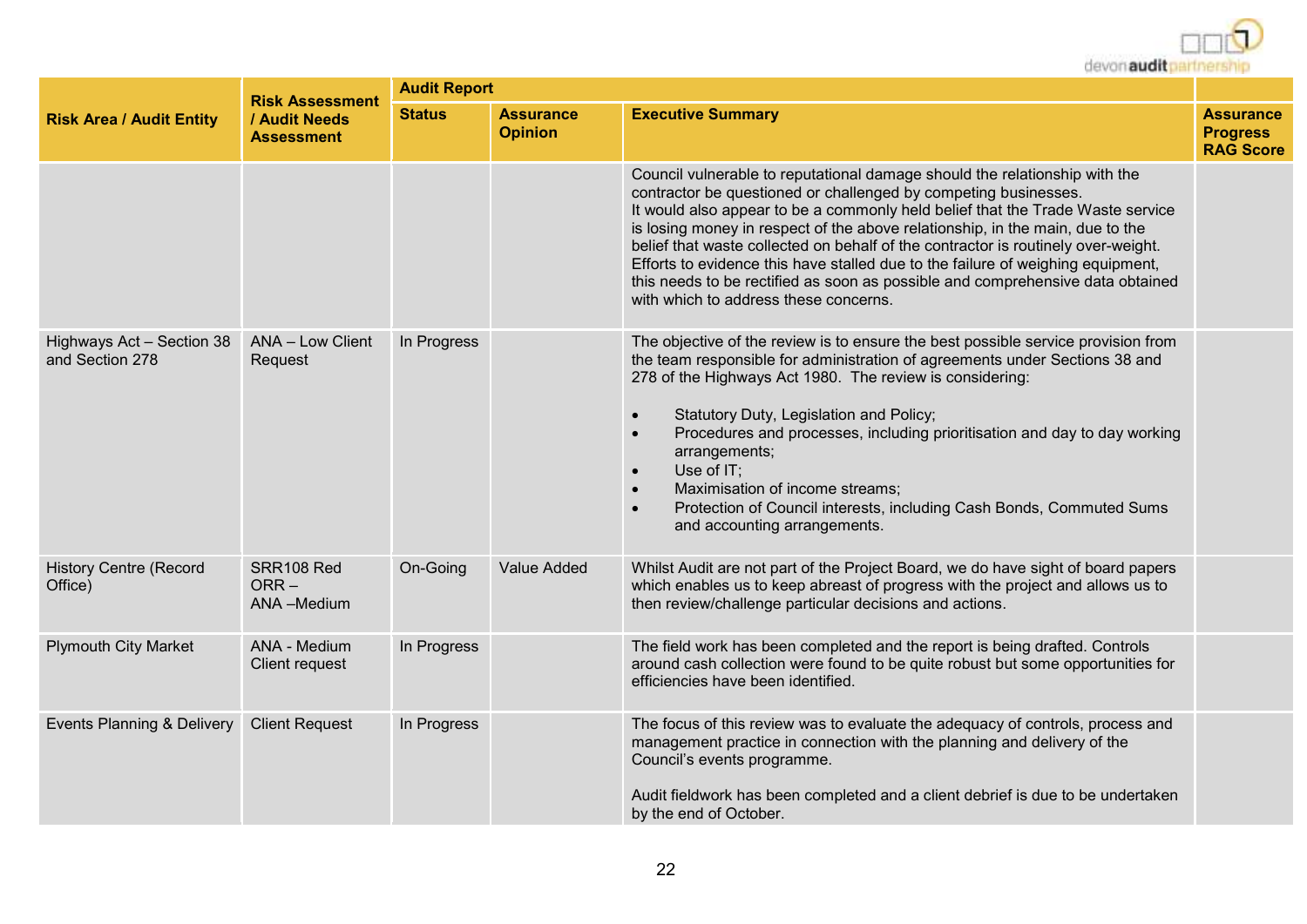devon audit partn

|                                 | <b>Risk Assessment</b>           | <b>Audit Report</b> |                                    |                          |                                                         |
|---------------------------------|----------------------------------|---------------------|------------------------------------|--------------------------|---------------------------------------------------------|
| <b>Risk Area / Audit Entity</b> | Audit Needs<br><b>Assessment</b> | <b>Status</b>       | <b>Assurance</b><br><b>Opinion</b> | <b>Executive Summary</b> | <b>Assurance</b><br><b>Progress</b><br><b>RAG Score</b> |

The following review will be commenced in the second half of 16/17:

- Fleet Management inc Tranman and Operators Licences ANA Medium
- $\triangleright$  Environmental Projects ANA Medium

### **Cross Cutting**

| Civica Financials Project  | ORR F7<br>ANA - High                            | On-Going | Value Added | The work to improve the Civica systems has been included within the scope of<br>the technology workstream within the Finance FIT project. DAP will provide input<br>to the project to support successful design and implementation of business<br>changes, ensuring that the necessary controls are in place.                                                     |  |
|----------------------------|-------------------------------------------------|----------|-------------|-------------------------------------------------------------------------------------------------------------------------------------------------------------------------------------------------------------------------------------------------------------------------------------------------------------------------------------------------------------------|--|
| <b>Business Continuity</b> | SRR08 - Green,<br>ORR CS5 - Amber<br>ANA - High | On-Going | Value Added | DAP continues to be a member of the Council's Business Continuity Strategy<br>Group as Trusted Advisor. In addition, Audit give consideration to issues<br>relating to Business Continuity plans within individual service reviews and<br>projects that it has involvement in.                                                                                    |  |
| Commercialisation          | ANA - High                                      | On-Going | Value Added | Audit has met with the Strategic Commercial Manager to discuss the Council's<br>strategy for seeking and developing commercial opportunities. Audit will look to<br>provide support and challenge to this programme and its workstreams as well as<br>considering how the commercialisation strategy can be applied as we carry out<br>work in other audit areas. |  |

The following review will be commenced in the second half of 16/17:

- Alternative Service Delivery Vehicles (ASDV) ANA High
- $\triangleright$  Review of Major Contracts  $ANA High$
- $\triangleright$  Co-operative Review of Services ANA High
- Firmstep Digital Platform ANA High
- Contract Management Strategy / Retained Client Function ANA High

#### **Grants**

| Roque Landlord | Regulatory<br>Requirement | Complete | Certified | No issues identified |  |
|----------------|---------------------------|----------|-----------|----------------------|--|
|                |                           |          |           |                      |  |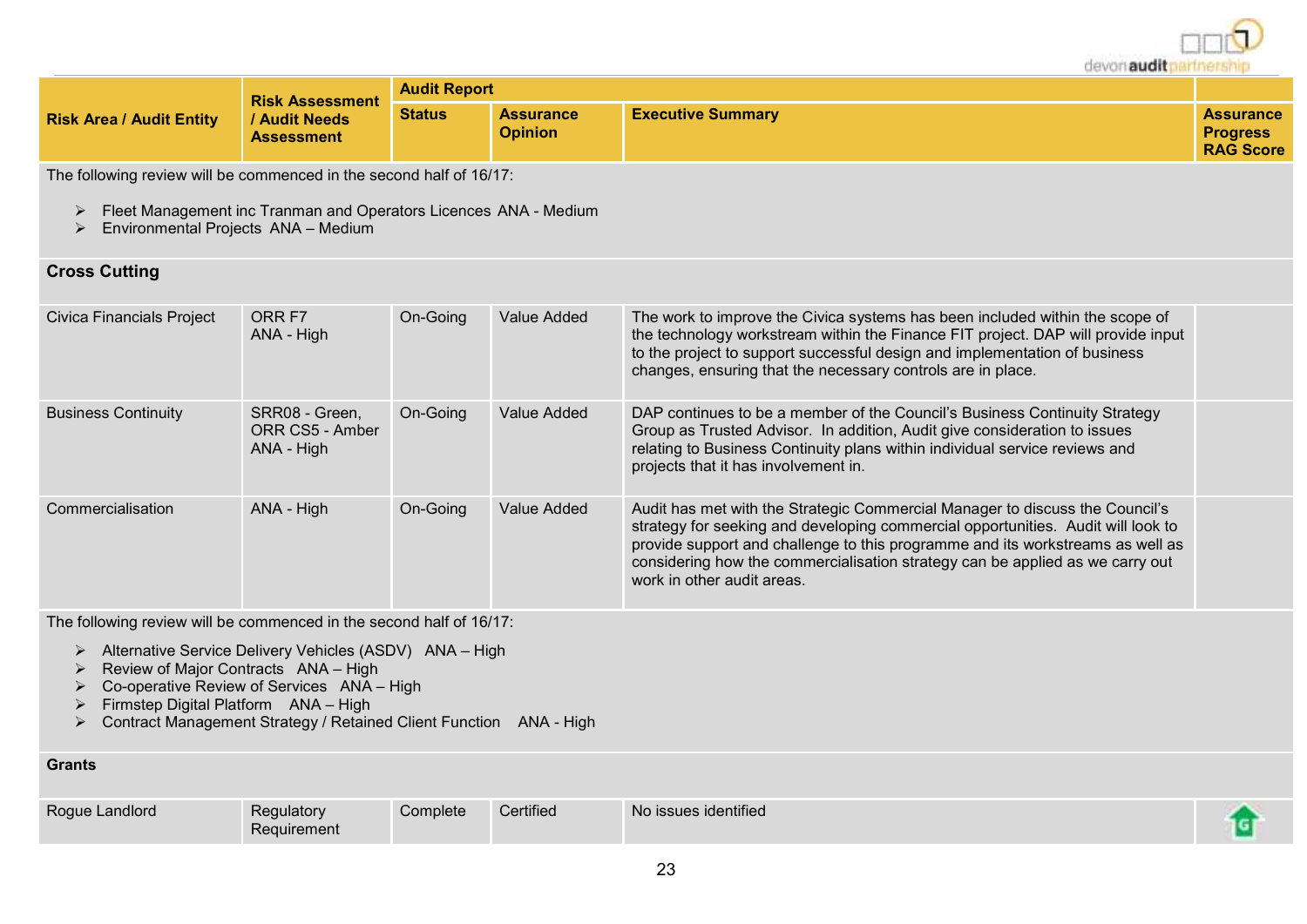devon audit no

|                                                      |                                                                   |                     |                                    | <b>UCYULIQUUIL</b>       | <b>MICROFILM</b>                                        |  |  |
|------------------------------------------------------|-------------------------------------------------------------------|---------------------|------------------------------------|--------------------------|---------------------------------------------------------|--|--|
| <b>Risk Area / Audit Entity</b>                      | <b>Risk Assessment</b><br><b>Audit Needs</b><br><b>Assessment</b> | <b>Audit Report</b> |                                    |                          |                                                         |  |  |
|                                                      |                                                                   | <b>Status</b>       | <b>Assurance</b><br><b>Opinion</b> | <b>Executive Summary</b> | <b>Assurance</b><br><b>Progress</b><br><b>RAG Score</b> |  |  |
| <b>Derriford Transport</b><br>Scheme                 | Regulatory<br>Requirement                                         | Complete            | Certified                          | No issues identified     | 1G)                                                     |  |  |
| <b>DFT Local Transport</b><br><b>Capital Block</b>   | Regulatory<br>Requirement                                         | Complete            | Certified                          | No issues identified     | iGi                                                     |  |  |
| <b>DFT Challenge Fund</b>                            | Regulatory<br>Requirement                                         | Complete            | Certified                          | No issues identified     | 1G)                                                     |  |  |
| <b>DECC Green Deal</b><br><b>Communities Fund</b>    | Regulatory<br>Requirement                                         | Complete            | Certified                          | No issues identified     | 1G                                                      |  |  |
| <b>DCLG Plymouth City Deal</b><br>(South Yard)       | Regulatory<br>Requirement                                         | Complete            | Certified                          | No issues identified     | 1G                                                      |  |  |
| Other Chargeable Activities (not incorporated shous) |                                                                   |                     |                                    |                          |                                                         |  |  |

## **Other Chargeable Activities (not incorporated above)**

#### Completion of 2015/16 Audit Plan

The following reviews conducted as part of the 2015/16 Audit Plan have been finalised since April 2016, the findings of these reviews were reported in the Audit Annual Report presented to Audit Committee in June.

| Council Tax<br>Main Accounting System<br>Treasury Management<br><b>NNDR</b><br><b>Housing Benefits</b><br>Pavroll<br>$\triangleright$ Recruitment - Pre Employment Checks<br><b>Debtors</b><br>Creditors |
|----------------------------------------------------------------------------------------------------------------------------------------------------------------------------------------------------------|
|----------------------------------------------------------------------------------------------------------------------------------------------------------------------------------------------------------|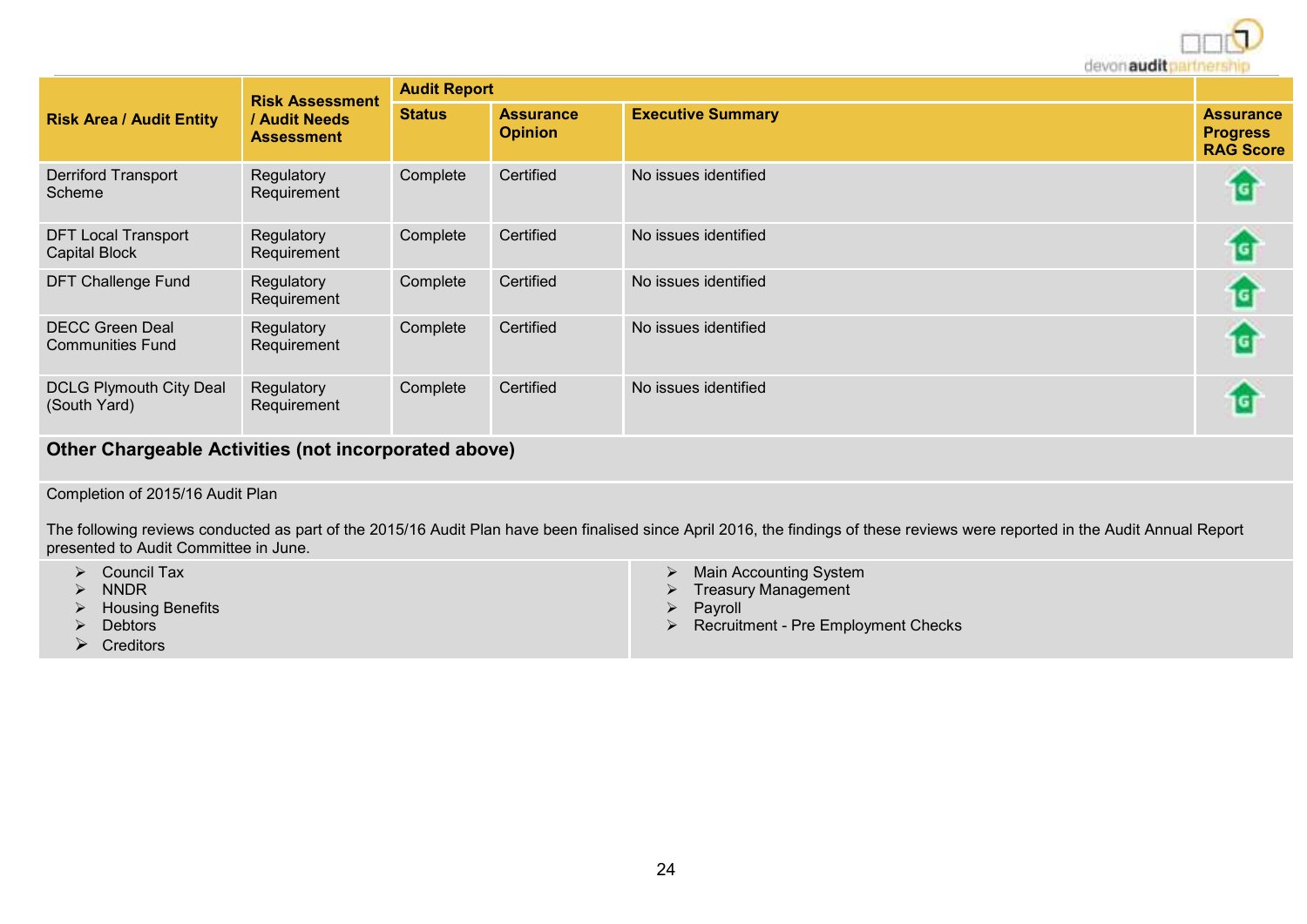# **Appendix 2 – Performance Indicators**

There are no national Performance Indicators in existence for Internal Audit, but the Partnership does monitor the following Local Performance Indicators LPI's:

| <b>Annual Local Performance Indicators (LPI)</b>                            | 2013/14       | 2013/14       | 2014/15       | 2014/15       | 2015/16       | 2015/16       | 2016/17                              | 2016/17                              |
|-----------------------------------------------------------------------------|---------------|---------------|---------------|---------------|---------------|---------------|--------------------------------------|--------------------------------------|
|                                                                             | <b>Target</b> | <b>Actual</b> | <b>Target</b> | <b>Actual</b> | <b>Target</b> | <b>Actual</b> | <b>Full</b><br>Year<br><b>Target</b> | <b>Six</b><br>month<br><b>Actual</b> |
| Percentage of Audit plan Commenced (Inc. Schools)                           | 100%          | 96.5%         | 100%          | 98%           | 100%          | 100%          | 100%                                 | 66.9%                                |
| Percentage of Audit plan Completed (Inc. Schools)                           | 93%           | 94.6%         | 93%           | 94%           | 93%           | 94%           | 93%                                  | 43.1%                                |
| Actual Audit Days as percentage of planned (Inc. Schools)                   | 95%           | 97.5%         | 95%           | 96%           | 95%           | 95%           | 95%                                  | 39.8%                                |
| Percentage of fundamental / material systems reviewed annually              | 100%          | 100%          | 100%          | 100%          | 100%          | 100%          | 100%                                 | On<br>Target                         |
| Percentage of chargeable time                                               | 65%           | 69.3          | 65%           | 67.8%         | 65%           | 68%           | 65%                                  | 69.6%                                |
| Customer Satisfaction - % satisfied or very satisfied as per feedback forms | 90%           | 98%           | 90%           | 99%           | 90%           | 99%           | 90%                                  | 100%                                 |
| Draft Reports produced within target number of days (currently 15 days)     | 90%           | 80.1%         | 90%           | 94%           | 90%           | 87%           | 90%                                  | 98.2                                 |
| Final reports produced within target number of days (currently 10 days)     | 90%           | 89.1%         | 90%           | 99%           | 90%           | 96%           | 90%                                  | 97.7                                 |
| Average level of sickness absence (DAP as a whole)                          | $2\%$         | 3%            | 2%            | 5.5%          | 2%            | 5.9%          | 2%                                   | 5.46%                                |
| Percentage of staff turnover (DAP as a whole)                               | 5%            | 3%            | 5%            | 16.6%         | 5%            | 4%            | 5%                                   | 17%                                  |
| Out-turn within budget                                                      | Yes           | Yes           | <b>Yes</b>    | Yes           | Yes           | Yes           | Yes                                  | On<br>Target                         |

Note 1 - Sickness across Devon Audit Partnership in the first part of 2016/17 has been high at 198 days or 5.64% of available time; equates to around 6.5 days per FTE. As always, we are working with staff to ensure that attendance at work is maximised; the assistance of HR support organisations such as Occupational Health also assist us. We recently asked HR colleagues within Devon County Council to provide detailed absence management training for managers and expect that this will ensure all episodes are dealt with consistently and in line with the County Council's Managing Absence arrangements.

Note 2 – Three people have left DAP; one apprentice started; one person on secondment to another role.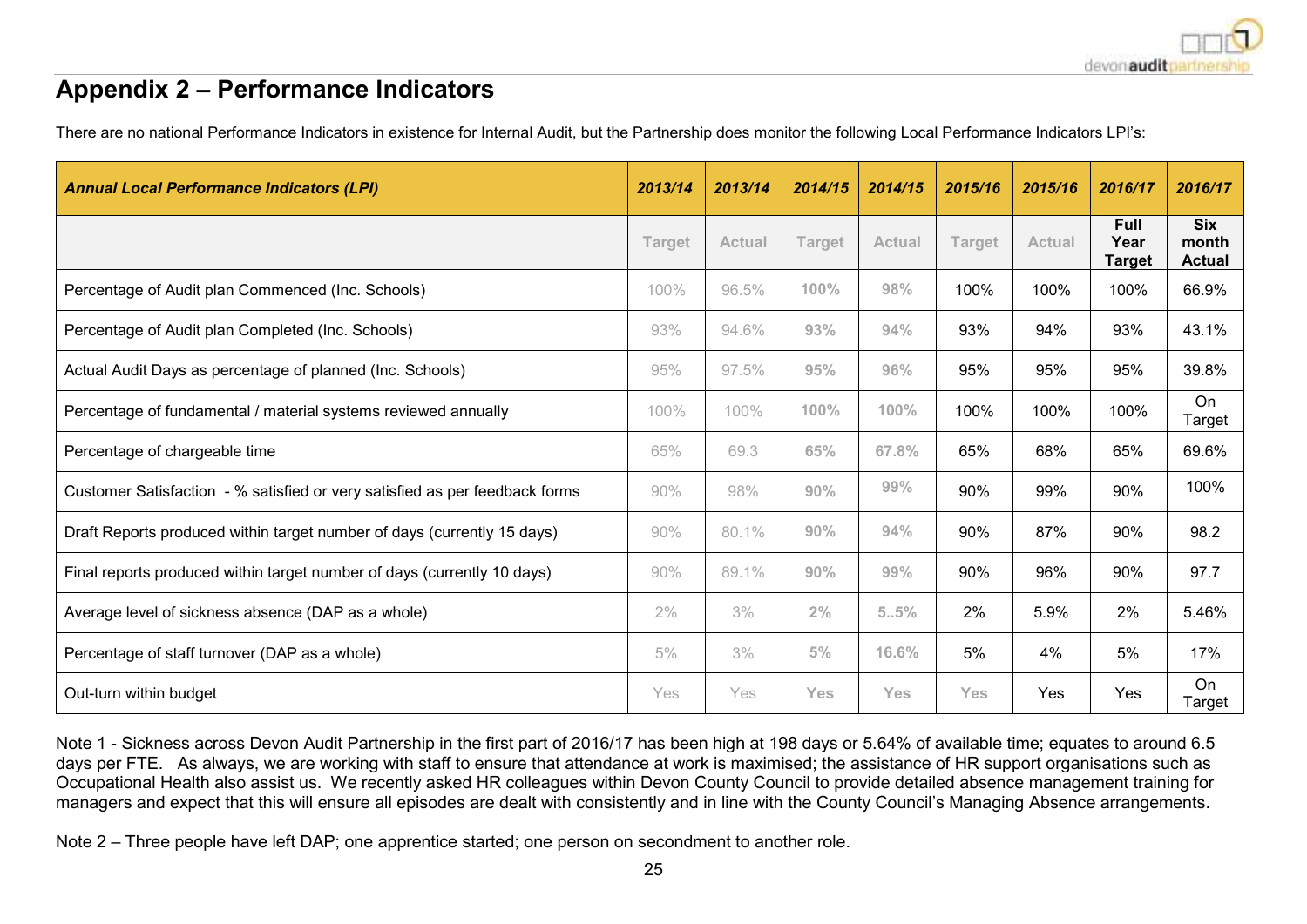

# **Appendix 3 - Customer Service Excellence**

## **Customer Survey Results April - October 2016**

#### **The charts below show a summary of 46 responses received.**